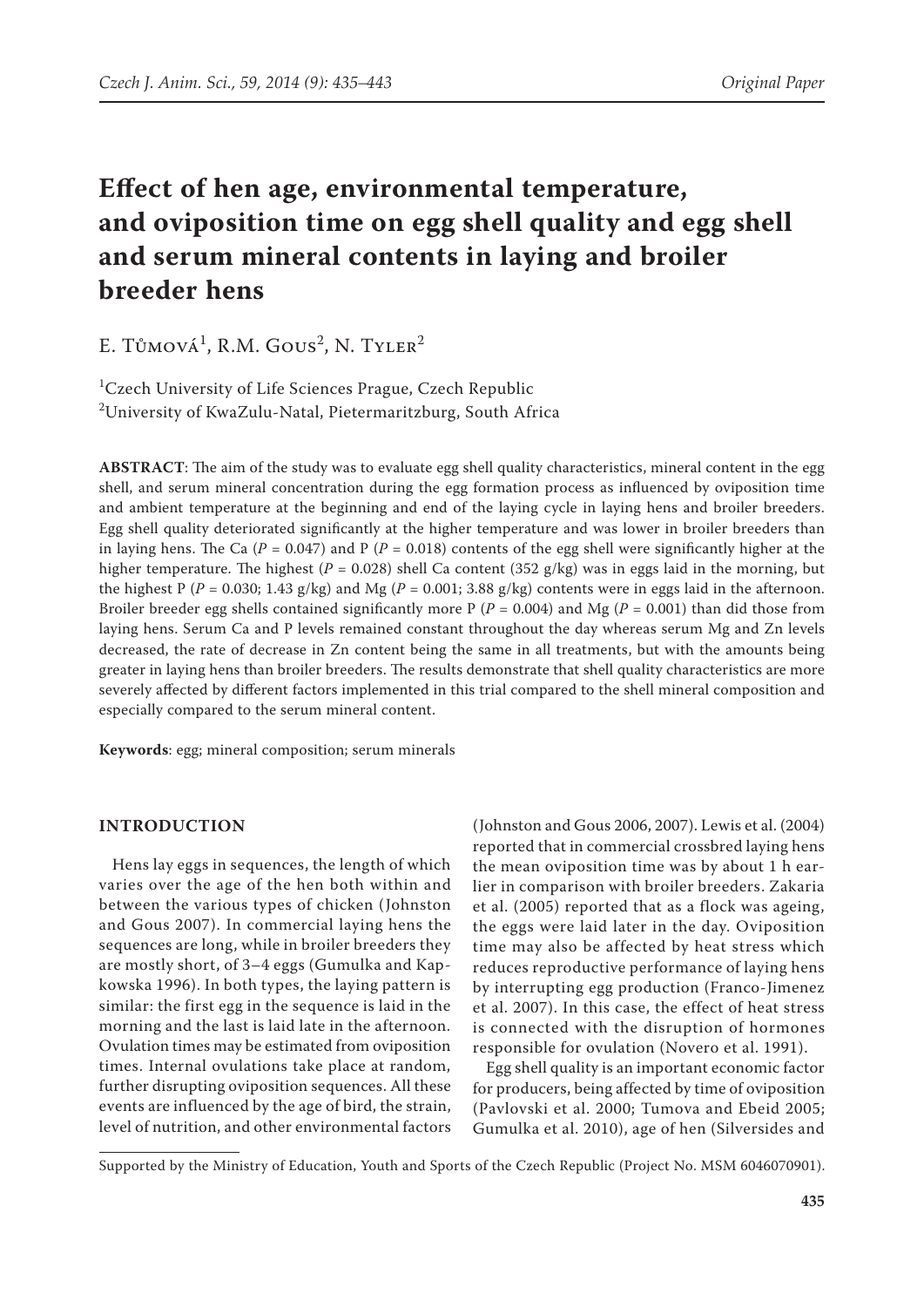Scott 2001; Campo et al. 2007), genotype (Silversides and Scott 2001; Tumova et al. 2007), and environmental temperature (Franco-Jimenez et al. 2007; Sahin et al. 2009; Ajakaiye et al. 2011). Most of these factors do not act independently: interactions are described between oviposition time and age (Campo et al. 2007; Tumova and Ledvinka 2009), between oviposition time and genotype (Tumova et al. 2007, 2009), and between genotype and temperature (Franco-Jimenez et al. 2007). Egg shell quality may depend also on its trace mineral content: Waddell et al. (1991) found that eggshells from laying hens fed less than the recommended level of magnesium (400 mg Mg/ kg food) were thinner than those receiving sufficient magnesium. In all cases, magnesium was incorporated into the developing shell only in regions of high organic content. They suggested that magnesium distribution would alter with age, and Cusack et al. (2003) confirmed this. However, heat stress increases mineral excretion (El Huseiny and Creger 1981) and decreases serum mineral content (Sahin et al. 2009).

It seems clear that a combination of many factors may positively or negatively affect all aspects of egg quality. The objective of the study was to examine egg quality parameters with special attention being paid to egg shell characteristics, mineral content in the shell, and serum mineral concentration as influenced by oviposition time and ambient temperature in laying hens and broiler breeders at the beginning and end of their laying cycle.

## **MATERIAL AND METHODS**

*Design of the experiment.* In total, 96 birds were used in the experiment which lasted 7 weeks. Birds were placed into four environmental chambers with controlled temperature. In two chambers the temperature was maintained at 20°C and in the other two, at 28°C. In each chamber 24 birds were housed in individual cages, 12 of which were Lohmann Brown laying hens, six being 22 weeks of age, and the other six being 83 weeks old at the beginning of the experiment. The remaining 12 birds in each chamber were Cobb 500 broiler breeder hens, six of which were 36 weeks old, and the other six 64 weeks of age at the beginning of the experiment. The lighting regime used consisted of 14 h light and 10 h darkness, with lights being turned on at 05:00 h and off at 19:00 h. Laying hens were given a commercial laying feed *ad libitum*  (174 g/kg crude protein (CP), 11.65 MJ metabolizable energy (ME), 32.6 g/kg Ca, 4.8 g/kg P, 2.3 g/kg Mg, and 168 ppm Zn). Broiler breeders received 160 g of a high protein broiler breeder feed daily (174 g/kg CP, 11.31 MJ ME, 32.8 g/kg Ca, 5.0 g/kg P, 2.3 g/kg Mg, and 180 ppm Zn).

*Blood and egg sampling.* The objective here was to measure mineral contents in the serum from each hen during the shell formation process and then to analyze the egg that was subsequently laid. In order to collect blood samples during the time of shell formation, the time of oviposition had to be predicted. This was done by collecting eggs and recording the egg production at 2-hour intervals for three days prior to blood sampling so that the ovulation sequence of each bird could be determined. Hens were divided into three groups according to their expected oviposition times, namely: morning (those laying before 07:30 h), midday (those laying from 07:30 till 11:30 h), and afternoon (hens laying from 11:30 till 15:30 h), and blood samples were collected from three hens of each strain from each chamber and from each group at 7:30 h, 11:30 h, and 15:30 h. Over a period of 3 weeks, blood samples were taken from 12 birds per strain, age, temperature, and oviposition time, being 288 samples in total. Selected birds were bled from a wing vein with a frequency of no less than once a week.

Eggs for shell quality measurements were collected on the day of blood collection from the birds sampled.

*Blood and egg analyses.* Biochemical parameters analyzed in serum were calcium, phosphorus, magnesium, and zinc. Minerals were determined photometrically by a Libra S 22 spectrophotometer (Biochrom Ltd., Cambridge, UK) using standard commercial kits (Randox Laboratories Ltd., Crumlin, UK).

Eggs were weighed individually on the day of collection. Egg shell strength was measured using a tensometer (Loadtech Loadcells (Pty) Ltd., Centurion, South Africa). The shell weight was determined by a method described by Skrivan et al. (2013). Shell thickness was evaluated by taking the mean of three measurements in the equatorial region using a micrometer (Mitutoyo UK Ltd., Andover, UK). After completing the physical measurements, shells were analyzed for calcium, phosphorus, magnesium, and zinc content. Calcium and phosphorus were determined by a method described by Englmaierova et al. (2013). AOAC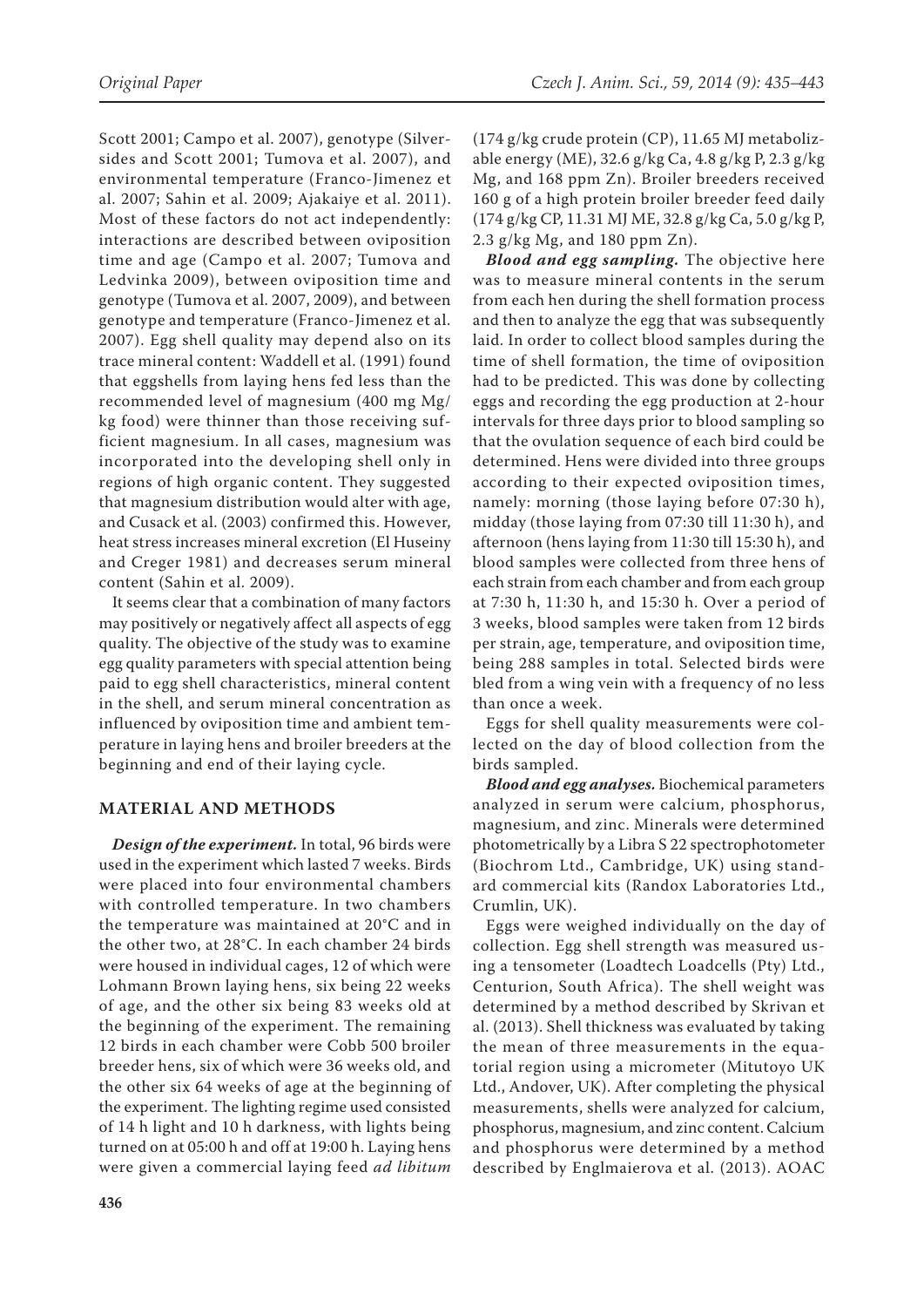(2005) procedures were used to determine CP, magnesium, and zinc in feed mixtures and egg shells. Mineral elements were analyzed using a Varian ICP spectrophotometer (Varian, Inc., Palo Alto, USA).

*Statistical analysis.* Data collected during the experiment were analyzed using the general analysis of variance in GenStat (Version 12.0, 2009) software with four-way interactions between age, temperature, time of oviposition, and hen type. The change in the serum mineral content over the three collection periods during the day to the factors investigated in the trial was measured using simple linear regression (GenStat software), the groups being age, oviposition time, strain, and temperature.

#### **RESULTS**

In only one case (temperature  $\times$  oviposition time influencing the Mg content of the shell) a statistically significant interaction between two factors that influenced the physical or chemical composition of the egg shell was detected. Otherwise there were insignificant 2-, 3- or 4-way interactions in any of the variables measured on the egg shell in this experiment, hence only the main effects are displayed in Tables 1 and 2, together with the *P*-values for each of the main effects and interactions. Egg shell quality measurements are given in Table 1. These include shell weight, which was lower ( $P = 0.027$ ) in eggs produced at 28°C than

Table 1. Main effects of strain, age, temperature, and oviposition time on eggshell quality with *P*-values for main effects and interactions

| Factor                                                        | Treatment   | Shell weight (g)  | Shell thickness (mm) | Shell strength $(kg/cm2)$ |
|---------------------------------------------------------------|-------------|-------------------|----------------------|---------------------------|
|                                                               | layer       | 7.05              | 0.31 <sup>a</sup>    | $3.74^{a}$                |
| Strain                                                        | breeder     | 7.40              | 0.30 <sup>b</sup>    | 3.13 <sup>b</sup>         |
|                                                               | <b>SEM</b>  | 0.19              | 0.006                | 0.14                      |
|                                                               | young       | $6.76^{\rm b}$    | 0.31                 | 3.60 <sup>a</sup>         |
| Age                                                           | old         | 7.74 <sup>a</sup> | 0.31                 | 3.33 <sup>b</sup>         |
|                                                               | <b>SEM</b>  | 0.19              | 0.006                | 0.14                      |
|                                                               | 07:30       | 7.32              | 0.30                 | 3.55                      |
|                                                               | 11:30       | 7.11              | 0.30                 | 3.38                      |
| Oviposition time                                              | 15:30       | 7.19              | 0.32                 | 3.46                      |
|                                                               | <b>SEM</b>  | 0.24              | 0.007                | $0.18\,$                  |
|                                                               | 20          | $7.45^{\rm a}$    | 0.32 <sup>a</sup>    | 3.61 <sup>a</sup>         |
| Temperature (°C)                                              | $28\,$      | 6.96 <sup>b</sup> | 0.30 <sup>b</sup>    | 3.32 <sup>b</sup>         |
|                                                               | ${\rm SEM}$ | 0.19              | 0.006                | $0.14\,$                  |
| Strain                                                        |             | 0.103             | 0.005                | 0.001                     |
| Age                                                           |             | 0.001             | 0.873                | 0.031                     |
| Oviposition                                                   |             | 0.769             | 0.487                | 0.163                     |
| Temperature                                                   |             | 0.027             | 0.002                | 0.020                     |
| Temperature × age                                             |             | 0.166             | 0.652                | 0.775                     |
| Temperature × oviposition                                     |             | 0.358             | 0.486                | 0.940                     |
| Age $\times$ oviposition                                      |             | 0.750             | 0.404                | 0.645                     |
| Temperature $\times$ strain                                   |             | 0.345             | 0.387                | 0.707                     |
| Age $\times$ strain                                           |             | 0.372             | 0.302                | 0.208                     |
| Oviposition x strain                                          |             | 0.882             | 0.481                | 0.097                     |
| Temperature $\times$ age $\times$ oviposition                 |             | 0.234             | 0.987                | 0.304                     |
| Temperature $\times$ age $\times$ strain                      |             | 0.879             | 0.407                | 0.568                     |
| Temperature $\times$ oviposition $\times$ strain              |             | 0.760             | 0.976                | 0.763                     |
| Age $\times$ oviposition $\times$ strain                      |             | 0.626             | 0.509                | 0.192                     |
| Age $\times$ oviposition $\times$ temperature $\times$ strain |             | 0.951             | 0.807                | 0.837                     |

a,bstatistically significant differences ( $P \le 0.05$ ) within columns are indicated by different superscripts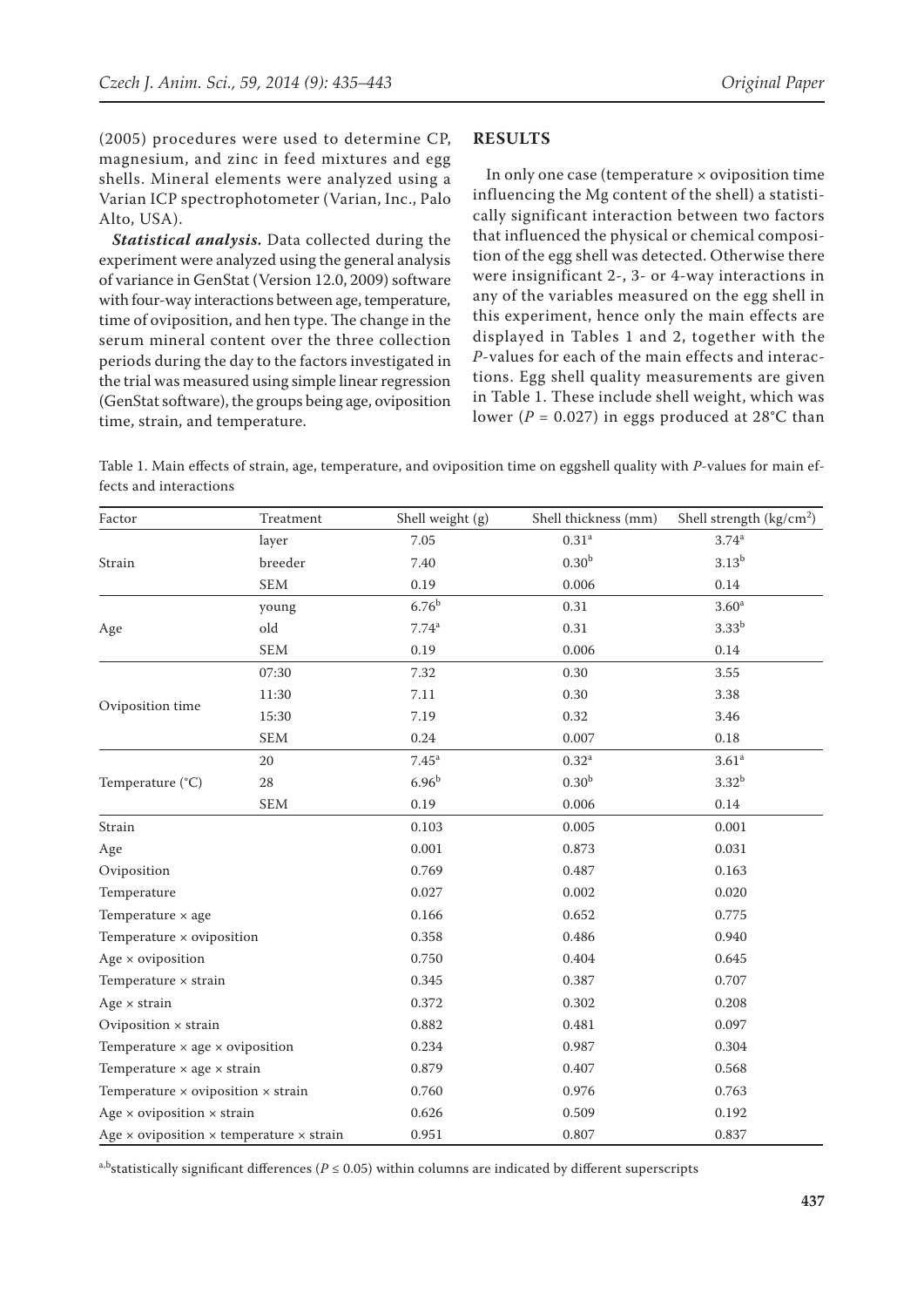| Factor                                           | Treatment                                                     | Ca (g/kg)        | P(g/kg)           | Mg(g/kg)          | Zn (ppm) |
|--------------------------------------------------|---------------------------------------------------------------|------------------|-------------------|-------------------|----------|
|                                                  | layer                                                         | 344              | 1.17 <sup>b</sup> | 3.32 <sup>b</sup> | 4.82     |
| Strain                                           | breeder                                                       | 350              | 1.36 <sup>a</sup> | 3.98 <sup>a</sup> | 4.23     |
|                                                  | <b>SEM</b>                                                    | 0.32             | 0.007             | 0.008             | 0.355    |
|                                                  | young                                                         | 346              | 1.30              | $3.55^{\rm b}$    | 4.30     |
| Age                                              | old                                                           | 347              | 1.20              | 3.68 <sup>a</sup> | 4.84     |
|                                                  | SEM                                                           | 0.32             | 0.007             | 0.008             | 0.423    |
|                                                  | 07:30                                                         | 352 <sup>a</sup> | 1.20 <sup>b</sup> | 3.56 <sup>b</sup> | 4.88     |
|                                                  | 11:30                                                         | 344 <sup>b</sup> | 1.21 <sup>b</sup> | 3.51 <sup>c</sup> | 4.08     |
| Oviposition time                                 | 15:30                                                         | 342 <sup>b</sup> | 1.43 <sup>a</sup> | $3.88^{\rm a}$    | 4.69     |
|                                                  | <b>SEM</b>                                                    | 0.40             | 0.009             | 0.009             | 0.448    |
|                                                  | 20                                                            | 343 <sup>b</sup> | 1.18 <sup>b</sup> | 3.55              | 4.65     |
| Temperature (°C)                                 | 28                                                            | 351 <sup>a</sup> | 1.34 <sup>a</sup> | 3.67              | 4.46     |
|                                                  | SEM                                                           | 0.32             | 0.007             | 0.008             | 0.352    |
| Strain                                           |                                                               | 0.282            | 0.004             | 0.001             | 0.104    |
| Age                                              |                                                               | 0.662            | 0.351             | 0.025             | 0.357    |
| Oviposition                                      |                                                               | 0.028            | 0.030             | 0.001             | 0.098    |
| Temperature                                      |                                                               | 0.047            | 0.018             | 0.109             | 0.525    |
| Temperature $\times$ age                         |                                                               | 0.532            | 0.686             | 0.229             | 0.566    |
| Temperature × oviposition                        |                                                               | 0.091            | 0.959             | 0.008             | 0.132    |
| Age $\times$ oviposition                         |                                                               | 0.549            | 0.897             | 0.857             | 0.625    |
| Temperature $\times$ strain                      |                                                               | 0.337            | 0.358             | 0.114             | 0.731    |
| Age $\times$ strain                              |                                                               | 0.091            | 0.764             | 0.083             | 0.163    |
| Oviposition x strain                             |                                                               | 0.833            | 0.293             | 0.158             | 0.292    |
| Temperature $\times$ age $\times$ oviposition    |                                                               | 0.300            | 0.788             | 0.184             | 0.750    |
| Temperature $\times$ age $\times$ strain         |                                                               | 0.778            | 0.510             | 0.322             | 0.458    |
| Temperature $\times$ oviposition $\times$ strain |                                                               | 0.129            | 0.907             | 0.495             | 0.858    |
| Age $\times$ oviposition $\times$ strain         |                                                               | 0.440            | 0.985             | 0.469             | 0.304    |
|                                                  | Age $\times$ oviposition $\times$ temperature $\times$ strain | 0.919            | 0.535             | 0.617             | 0.709    |

Table 2. Main effects of strain, age, oviposition time, and temperature on shell calcium, phosphorus, magnesium, and zinc contents, with *P*-values for main effects and interactions

a,b<sub>statistically significant differences ( $P \le 0.05$ ) within columns are indicated by different superscripts</sub>

at 20 $\degree$ C, and which increased ( $P = 0.001$ ) with hen age. At the higher temperature, shell thickness decreased ( $P = 0.002$ ) compared to that at 20°C and the eggs laid by the commercial layers had thicker ( $P = 0.005$ ) shells than those from broiler breeders. Egg shell strength (*P* = 0.020) declined at the higher temperature and with advancing age  $(P = 0.031)$  and was lower in broiler breeders  $(P = 0.031)$ 0.001) than in commercial layers.

Of the minerals measured in the egg shell, only Zn content was unaffected by the evaluated factors (Table 2). Calcium content was higher (*P* = 0.047) in shells of eggs laid at the higher temperature and was the highest in eggs laid in the morning ( $P =$ 0.028). Similarly, shell P content was higher (*P* =

0.018) in eggs laid at 28°C but unlike Ca, it was higher ( $P = 0.030$ ) in eggs laid in the afternoon. Phosphorus content was also affected by hen type, with lower ( $P = 0.004$ ) amounts being deposited in shells from laying hens than from broiler breeders. Advancing age increased  $(P = 0.025)$  the Mg content of the shell as did the time of oviposition, with the highest  $(P = 0.001)$  content being in the shells of eggs laid in the afternoon while the lowest Mg content was in the shells of eggs laid at midday. The Mg content was lower  $(P = 0.001)$  in shells of eggs laid by commercial layers than in those from broiler breeders. A significant two-way interaction  $(P = 0.008)$  was measured between temperature and oviposition time: Mg content was lower in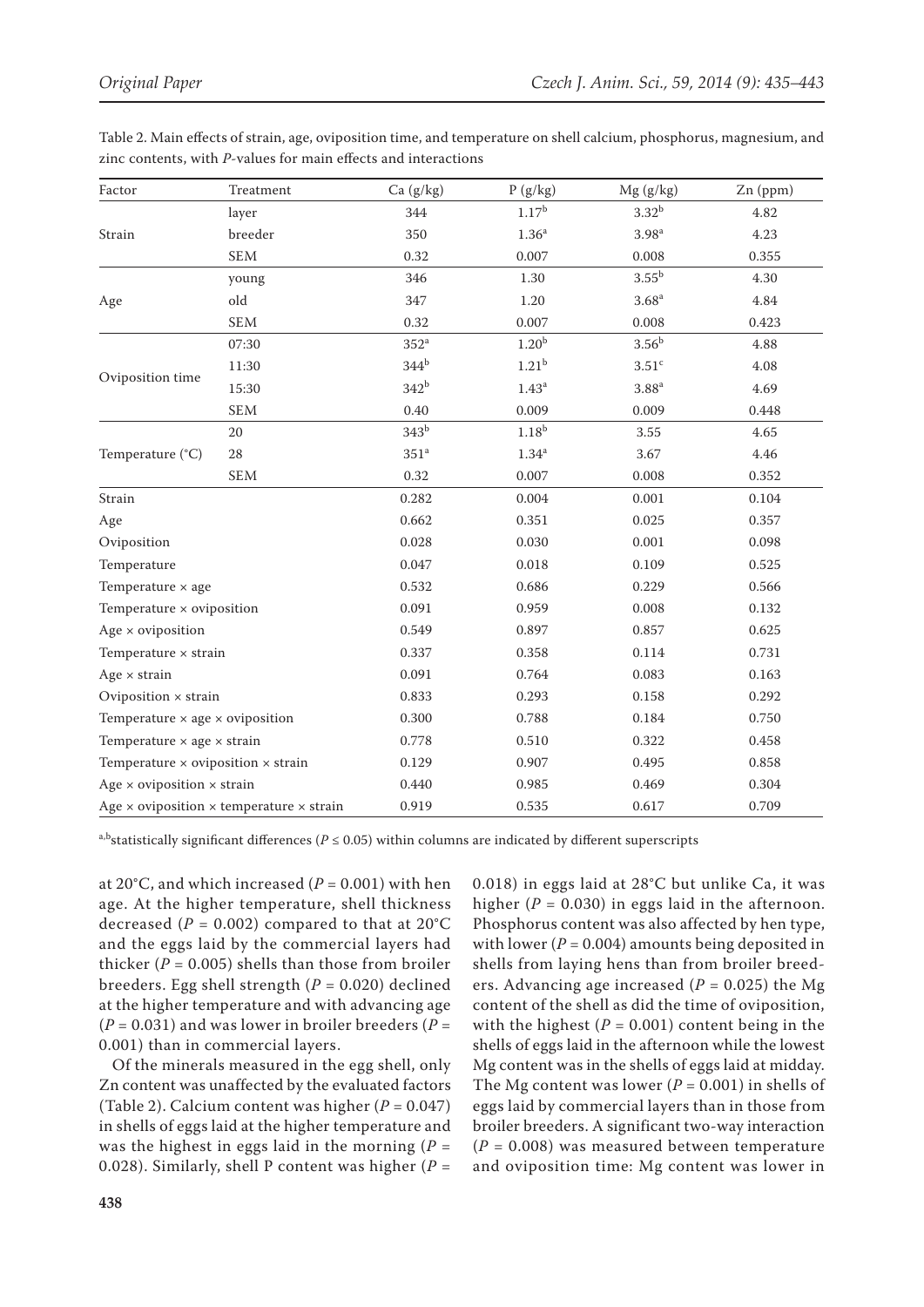| $\sim$ . D $\rm{M\alpha}$ and $\rm{Zn}$ annontrations at three collection times diliming the day, with<br>;<br>;<br>j<br>;<br>;<br>$\cdots$ and $\sum_{i=1}^{n}$                                                                                       |                                                                                                          |
|--------------------------------------------------------------------------------------------------------------------------------------------------------------------------------------------------------------------------------------------------------|----------------------------------------------------------------------------------------------------------|
| 5<br>timm en<br>e. an<br>cur checker of checker content of the checker content of the checker content of the checker content of the checker content of the checker content of the checker content of the checker content of the checker content of the | アー・ミュク アクシューナン じろ<br>うりょ<br>くろく<br>)<br>3<br>{<br>;<br>;<br><b>ブック ならう center ファッファン フォネクァク エキククク うち</b> |
|                                                                                                                                                                                                                                                        |                                                                                                          |

|                        |           |       | Serum Ca (mmol/l)   |       |       | Serum P (mmol/l)    |       |       | Serum Mg (mmol/l)       |       |       | Serum Zn (µmol/l)     |        |
|------------------------|-----------|-------|---------------------|-------|-------|---------------------|-------|-------|-------------------------|-------|-------|-----------------------|--------|
| Factor                 | Treatment | 07:30 | 11:30               | 15:30 | 07:30 | 11:30               | 15:30 | 07:30 | 11:30                   | 15:30 | 07:30 | 11:30                 | 15:30  |
|                        | layer     | 4.39  | 4.18                | 3.98  | 1.95  | 1.80                | 1.88  | 1.53  | 1.45                    | 1.46  | 88.0  | 81.0                  | 76.5   |
| Strain                 | breeder   | 3.95  | 3.81                | 3.54  | 1.75  | 1.88                | 1.85  | 1.35  | 1.26                    | 1.24  | 66.5  | 63.7                  | 51.8   |
| Regression coefficient |           |       | $0.045 (\pm 0.063)$ |       |       | $0.007 (\pm 0.035)$ |       |       | $-0.045$ ( $\pm$ 0.020) |       |       | $-6.11 (\pm 2.22)$    |        |
| <b>RMS</b>             |           |       | 1.384 (523 d.f.)    |       |       | 0.427(519 d.f.)     |       |       | 0.126(484 d.f.)         |       |       | 289 (129 d.f.)        |        |
|                        | young     | 4.11  | 4.09                | 3.85  | 1.76  | $1.80\,$            | 1.75  | 1.45  | 1.32                    | 1.34  | 80.8  | 72.6                  | 69.5   |
| Age                    | old       | 4.24  | 3.94                | 3.73  | 1.93  | 1.88                | 1.97  | 1.43  | 1.41                    | 1.36  | 76.1  | 74.7                  | 64.6   |
| Regression coefficient |           |       | $0.045 (\pm 0.063)$ |       |       | $0.008 (\pm 0.035)$ |       |       | $-0.045$ ( $\pm$ 0.020) |       |       | $-6.11 (\pm 2.22)$    |        |
| <b>RMS</b>             |           |       | 1.418 (524 d.f.)    |       |       | $0.422$ (519 d.f.)  |       |       | 0.135(485 d.f.)         |       |       | 392 (130 d.f.)        |        |
|                        | 07:30     | 4.18  | $4.01$              | 3.90  | 1.77  | 1.88                | 1.88  | 1.51  | 1.41                    | 1.40  | 83.4  | 75.4                  | 77.0   |
| Oviposition time       | 11:30     | 4.22  | 4.01                | 3.90  | 1.93  | 1.79                | 1.81  | 1.38  | 1.29                    | 1.30  | 74.1  | 74.1                  | 57.5   |
|                        | 15:30     | 4.11  | 4.07                | 3.31  | 1.88  | 1.84                | 1.90  | 1.41  | 1.37                    | 1.35  | 76.7  | 69.1                  | 61.1   |
| Regression coefficient |           |       | $0.045 (\pm 0.063)$ |       |       | $0.008 (\pm 0.035)$ |       |       | $-0.045(+0.020)$        |       |       | $-6.11$ ( $\pm$ 2.22) |        |
| <b>RMS</b>             |           |       | 1.418 (523 d.f.)    |       |       | 0.427(519 d.f.)     |       |       | 0.135(485 d.f.)         |       |       | 378 (130 d.f.)        |        |
| Temperature (°C)       | 20        | 4.22  | 3.98                | 3.79  | 1.76  | 1.88                | 1.92  | 1.45  | 1.32                    | 1.34  | 78.2  | 74.8                  | $70.5$ |
|                        | 28        | 4.14  | 4.08                | 3.80  | 1.93  | 1.79                | 1.79  | 1.43  | 1.41                    | 1.36  | 80.5  | 72.0                  | 63.6   |
| Regression coefficient |           |       | $0.045 (\pm 0.063)$ |       |       | $0.008 (\pm 0.035)$ |       |       | $-0.045( \pm 0.020)$    |       |       | $-6.11 (\pm 2.22)$    |        |
| <b>RMS</b>             |           |       | 1.418 (523 d.f.)    |       |       | 0.427(520 d.f.)     |       |       | 0.135(485 d.f.)         |       |       | 411 (131 d.f.)        |        |
|                        |           |       |                     |       |       |                     |       |       |                         |       |       |                       |        |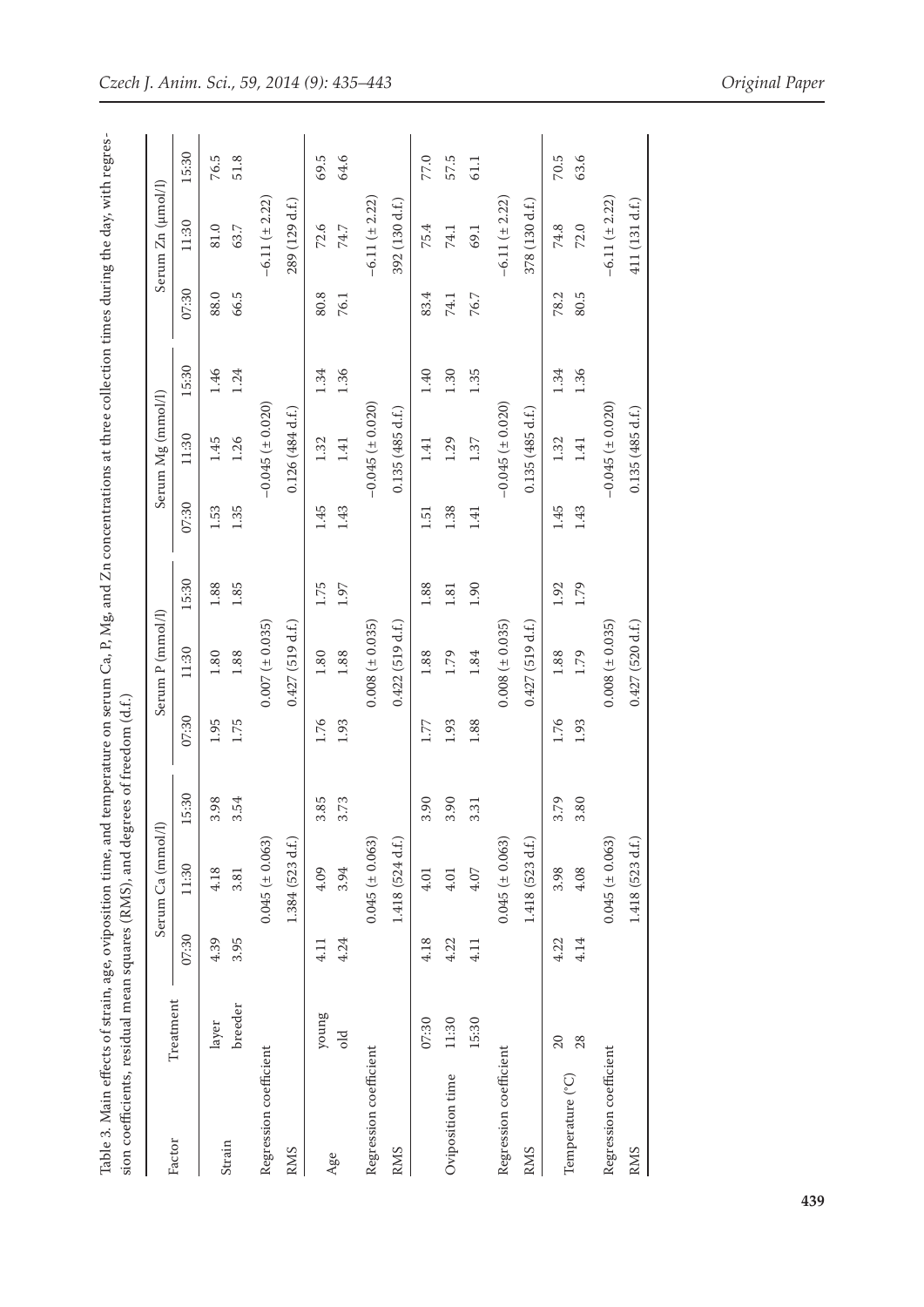shells of eggs laid at 20°C with the lowest value in eggs laid at midday, whereas at 28°C the lowest Mg content was in eggs laid in the afternoon.

The factors investigated in this trial had only minor effects on serum mineral contents during the time of shell formation (Table 3) as measured at three times during the day. Serum Ca content remained constant throughout the day, being unaffected by all factors other than strain: laying hens had higher serum Ca contents than broiler breeders (4.37 vs 3.98 mmol/l). Serum P concentrations also remained constant throughout the day, with overall mean contents differing only with age: in this case, higher serum P contents occurred in older hens (1.98 vs 1.76 mmol/l). Serum Mg content decreased  $(-0.045 \pm 0.020$  mmol/l at each sampling after the early morning sampling) with the slope remaining the same for all factors, although the constant term differed significantly between the strains. Mean serum Mg content was higher in laying hens than in broiler breeders (1.57 vs 1.37 mmol/l). In the case of serum Zn contents, significant differences in mean content were evident between strains (laying hens having a mean content of 94.3 ppm and broiler breeders of 73.7 ppm) and between oviposition times (89.7, 81.3, and 80.5 µmol/l for the three times, respectively) but in all cases the change in content over time remained the same  $(-6.11 \pm 2.22 \mu m o l/l$  for each sampling).

### **DISCUSSION**

Egg shell parameters are mainly related to ambient temperature, and heat stress caused all shell characteristics to deteriorate. Poorer egg shell quality in birds under heat stress may be related to the lower feed consumption observed (Tumova and Gous 2012a) resulting in a lack of minerals for egg shell formation and acid-base imbalance. Reduced shell weight in eggs at higher ambient temperatures has been reported by Roberts (2004), Franco-Jimenez et al. (2007), and Ogutunji and Alabi (2010) who also reported lower egg shell thickness and strength at high temperatures. Age is the other main factor which negatively affects shell quality. In this experiment shell weight increased and shell strength declined with age. These two characteristics are negatively correlated and relate to egg size and shell surface area (Tumova and Ledvinka 2009). There were also significant differences in egg shell thickness and strength

between laying hens and broiler breeders. This result was presumably the result of contrasting egg sizes in layers and broiler breeders which corresponds with our previous findings in laying hens where we detected correlations between egg size and thickness  $(r = 0.85)$  and between shell thickness and strength (*r* = 0.47) (Tumova and Ledvinka 2009).

Shell strength is one of the most important external quality parameters of an egg, usually dependent on egg shell proportion and thickness. Differences in egg shell physical parameters are dependent, among other factors, on the rate and extent of mineral deposition in the egg shell. Shell calcium content was higher in eggs from hens kept at the higher temperature, this result corroborating with that of Cusack et al. (2003) who explained this by demonstrating that calcium carbonate precipitation is more rapid at higher temperatures. It is possible that the higher calcium deposition rate at the high temperature caused larger crystals to form resulting in poorer egg shell strength: Ahmed et al. (2005) stated that material with smaller crystal size is more solid and is therefore consistent with stronger shells. This assumption may be supported by the shell index measurement which incorporates crystal size and shell density. In this experiment, the shell index was lower in eggs laid at the higher temperature (9.9 at 20°C vs 9.5 at 28°C) (Tumova and Gous 2012b). Time of oviposition was the second main factor affecting shell Ca content with the highest shell Ca content measured in eggs laid in the morning. This situation may be explained by the dynamic model of Ca flow (Kebreab et al. 2009) which shows higher rates of Ca deposition during the dark period. The effect of temperature on the shell P content was similar to that with Ca, the P content being significantly higher in eggs laid at the higher temperature. It can be assumed that the shell P content is closely related to the Ca content, as described by Kebreab et al. (2009).

The shell P content was the highest in eggs laid in the afternoon which is in agreement with Hester (1986) who also determined a higher P content in the afternoon eggs. Dennis et al. (1996), Cucsak et al. (2003), Ogawa et al. (2004) assume that P possibly continues to be deposited until calcification is terminated. We could think of no explanation for the difference in the shell P content in eggs from broiler breeders and laying hens.

Shell Mg content was unaffected by ambient temperature but it was significantly higher in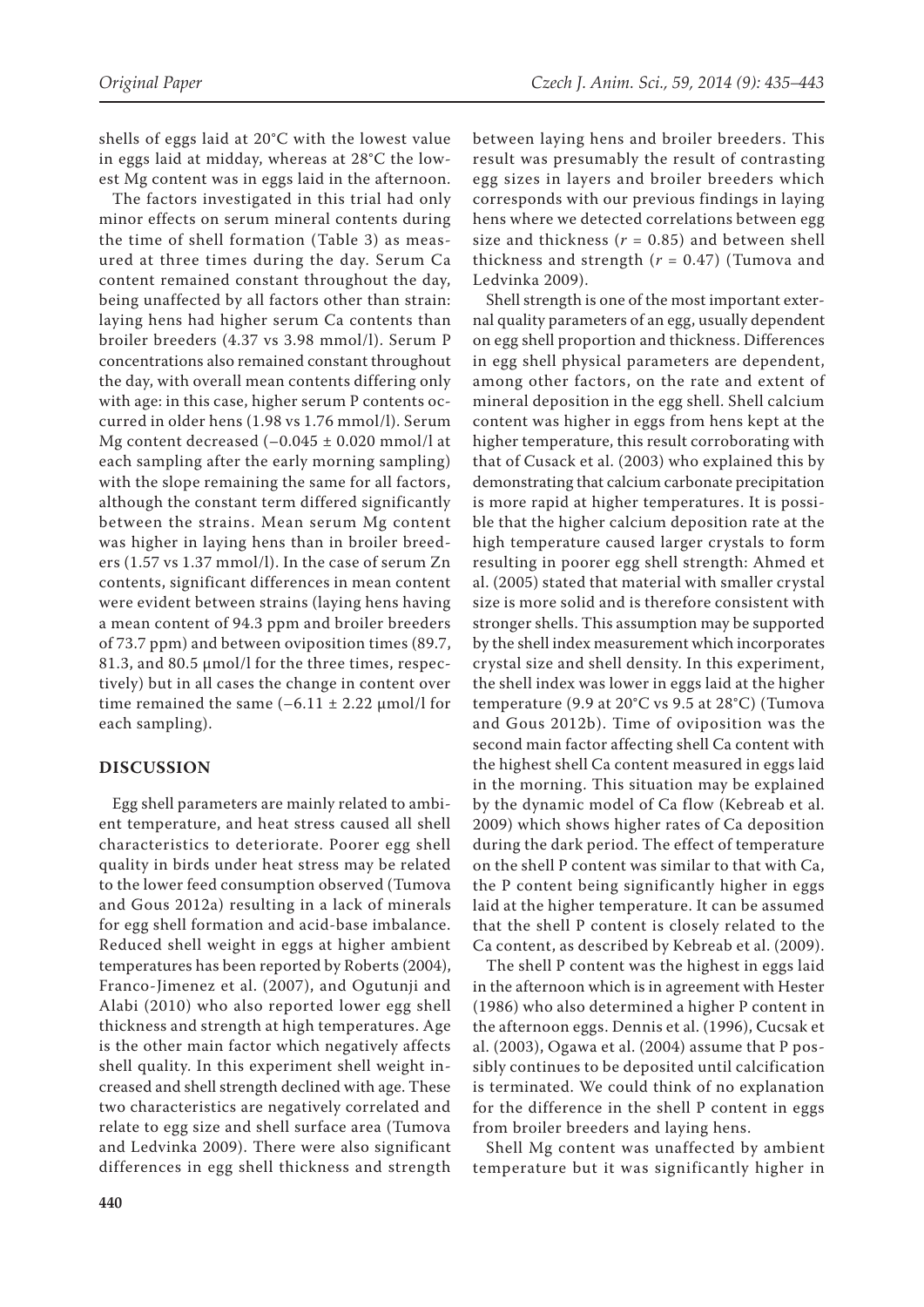eggs from older hens as reported by Waddell et al. (1991), who suggested that magnesium distribution would also alter with increasing bird age, by Cusack et al. (2003), who revealed a greater increase in magnesium content in the outer region of egg shells from older birds, and by Yair and Uni (2011), who assumed that layer age-related changes occur in shell mineral composition. This higher Mg content in older hens is the more interesting because there were no differences in egg shell thickness between young and old birds. Ogawa et al. (2004) described a linear increase in the shell Mg content throughout the period during which the egg remained in the uterus which corresponds with the significantly higher shell Mg content in eggs laid in the afternoon. These observations support the role played by Mg in birds of prolonging the time of the egg forming in the shell gland which results in thicker shells. As with the shell P content, the shell Mg content was higher in broiler breeders than in laying hens. However, in spite of this, the shells of broiler breeders were weaker than those of laying hens, but there are many factors other than Mg content that influence shell strength. Afternoon eggs contained more Mg compared to eggs laid earlier which corresponds with Hester (1986). The author suggested that eggs laid in the afternoon are more efficient in absorbing and utilizing minerals. None of the evaluated factors affected shell Zn content, which was very low in all eggs. Skrivan et al. (2005) revealed that shell Zn content was marginally influenced by diet and that the retention of dietary Zn in egg shell was in the range of 0.28–0.67%.

Serum Ca content remained constant throughout the day (Table 3), these results being in accordance with Clunies et al. (1993) who reported constant plasma-Ca concentrations 1–6, 6–12, 12–18 or 18–24 h post oviposition. Similarly, Gunaratne and Boorman (1996) could measure no significant trends in plasma Ca during the day. The serum Ca content was the same at both ages which is in contrast with Brackpool et al. (1996), Suchy et al. (2004), Gyenis et al. (2006), and Pavlik et al. (2009) who demonstrated a gradual decrease in plasma Ca with age. However, differences in serum Ca between laying hens and broiler breeders were the same as reported by Suchy et al. (2004) who described highly significantly lower plasma Ca levels in broiler breeders than in egg type hens. Serum P content also remained constant throughout the day (Table 3) irrespective of treatment, although older birds had higher serum P contents than younger hens. Higher plasma P levels have been reported by

Suchy et al. (2004) in laying hens at the end of the laying cycle but these results are in contrast to those of Eren et al. (2004) and Pavlik et al. (2009) where plasma P content was higher at the beginning of the laying cycle. Gunaratne and Boorman (1996) and Boorman and Gunaratne (2001) reported a negative relationship between plasma P level and egg shell weight in the early eggs in the sequence, but we did not take into account the sequence number of eggs in our trial.

Serum Mg levels decreased at the same rate during the day (–0.045, Table 3) irrespective of treatment, but the content was higher in younger hens. Pavlik et al. (2009) described plasma Mg levels increasing till 47 weeks of age and subsequently decreasing to 75 weeks of age, our results corroborating with this report. Serum Zn contents also decreased during the day irrespective of treatment (Table 3) but in this case the levels were significantly different between strains. Broiler breeders had lower Zn levels compared to laying hens (73.7 vs 94.3 µmol/l) and the Zn content decreased with oviposition time (89.7, 81.3, and 80.5 µmol/l, respectively) but this could be due to the confounding effect with the time of collection. Nys et al. (2001) pointed out that Zn is a component of the carbonic anhydrase enzyme which is crucial for supplying carbonate ions during the egg shell formation. Inhibition of this enzyme results in a lowered bicarbonate ion secretion and, consequently, a greatly reduced egg shell weight.

In conclusion, these results demonstrate that shell quality characteristics are more severely affected by the different factors implemented in this trial compared to shell mineral composition and especially compared to serum mineral content. The data collected also confirmed the relationships between shell quality, shell mineral composition, and serum mineral concentration. It appears that time of oviposition plays an important role not only in egg quality, which is widely described in literature, but also in shell mineral composition.

*Acknowledgement.* The authors would like to thank Marianne Hundley for help with egg shell quality analyses and Susan van Malsen for mineral analyses.

### **REFERENCES**

Ahmed A.M., Rodriguez-Navarro A.B., Vidal M.L., Gautron J., Garcia-Ruiz J.M., Nys Y. (2005): Changes in eggshell mechanical properties, crystallographic texture and in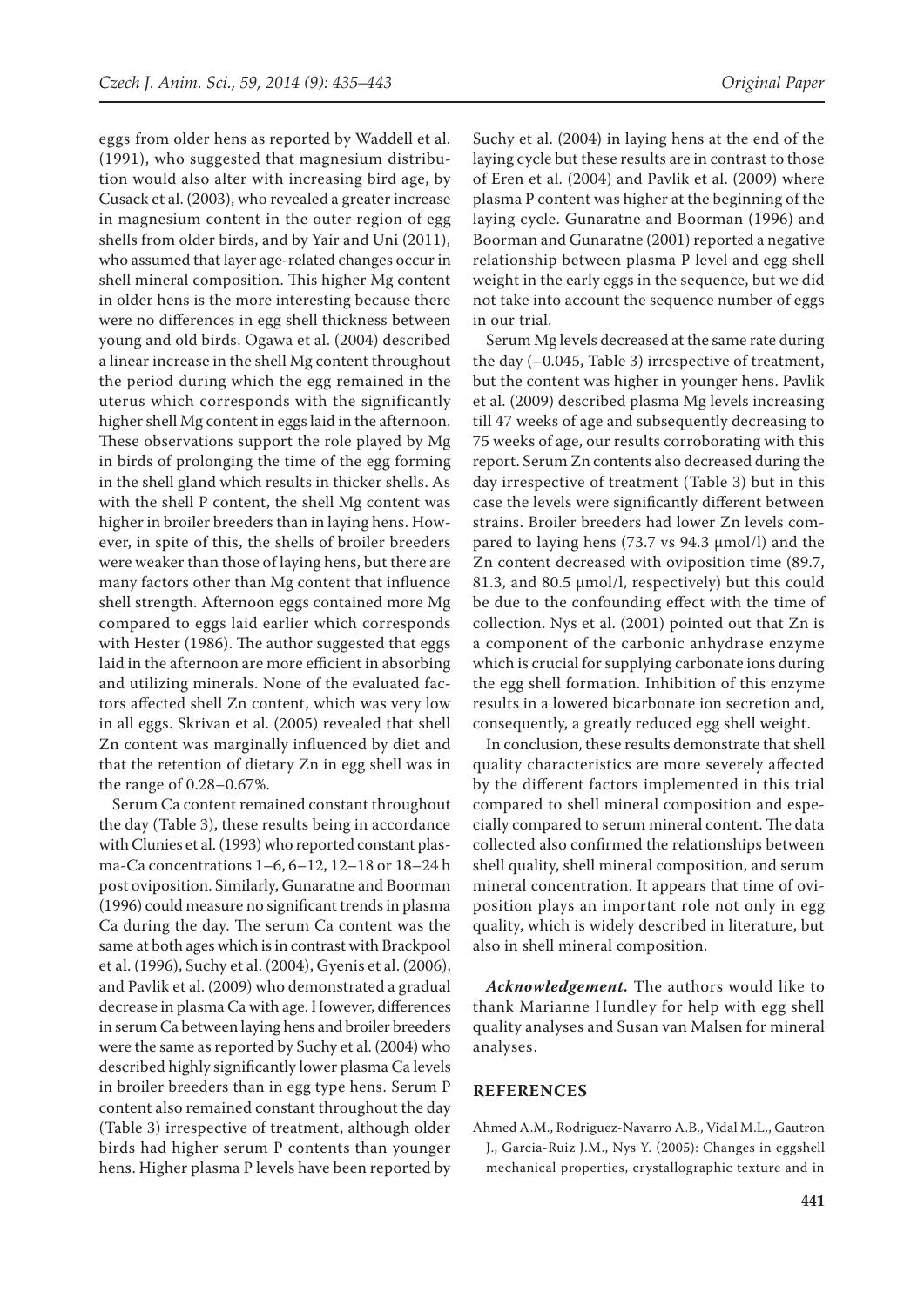matrix proteins induced by moult in hens. British Poultry Science, 46, 268–279.

Ajakaiye J.J., Cuesta-Mazorra M., Garcia-Diaz J.R. (2011): Vitamins C and E can alleviate adverse effects of heat stress on live weight and some egg quality profiles of layer hens. Pakistan Veterinary Journal, 31, 45–49.

AOAC (2005): Official Methods of Analysis of AOAC International. 18th Ed. AOAC International, Gaithersburg, USA.

Boorman K.N., Gunaratne S.P. (2001): Dietary phosphorus supply, egg-shell deposition and plasma inorganic phosphorus in laying hens. British Poultry Science, 42, 81–91.

Brackpool C.E., Roberts J.R., Balnave D. (1996): Blood electrolyte status over the daily laying cycle and the effect of saline drinking water on the availability of calcium in the blood for eggshell formation in the laying hen. Journal of Animal Physiology and Animal Nutrition, 75, 214–225.

Campo J.L., Gil M.G., Davila S.G. (2007): Differences among white-, tinted-, and brown-egg laying hens for incidence of eggs laid on the floor and for oviposition time. Archiv für Geflügelkunde, 71, 105–109.

Clunies M., Etches R.J., Leeson S. (1993): Blood, intestinal and skeletal calcium dynamics during egg formation. Canadian Journal of Animal Science, 73, 517–532.

Cusack M., Fraser A.C., Stachel T. (2003): Magnesium and phosphorus distribution in the avian eggshell. Comparative Biochemistry and Physiology, Part B, 134, 63–69.

Dennis J.E., Xiao S.Q., Agarwal M., Fink D.J., Heuer A.H., Caplan A.I. (1996): Microstructure of the matrix and mineral components of eggshells from white leghorn chickens (*Gallus gallus*). Journal of Morphology, 228, 287–306.

El Husseiny O., Creger C.R. (1981): Effect of ambient temperature on mineral retention and balance of the broiler chicks. Poultry Science, 60 (Suppl. 1), 651.

Englmaierova M., Skrivan M., Bubancova I. (2013): A comparison of lutein, spray-dried *Chlorella*, and synthetic carotenoids effects on yolk colour, oxidative stability, and reproduction performance of laying hens. Czech Journal of Animal Science, 58, 412–419.

Eren M., Uyanik F., Kucukersan S. (2004): The influence of dietary boron supplementation on egg quality and serum calcium, inorganic phosphorus, magnesium levels and alkaline activity in laying hens. Research of Veterinary Science, 76, 205–210.

Franco-Jimenez D.J., Scheideler S.E., Kittok R.J., Brown-Brandl T.M., Robeson L.R., Taira H., Beck M.M. (2007): Differential effects of heat stress in three strains of laying hens. Journal of Applied Poultry Research, 16, 628–634.

Gumulka M., Kapkowska E. (1996): Oviposition rhythm in broiler breeders. Roczniki Naukowe Zootechniki, 24, 99–110. (in Polish)

Gumulka M., Kapkowska E., Maj D. (2010): Laying pattern parameters in broiler breeder hens and intrasequence changes in egg composition. Czech Journal of Animal Science, 55, 428–435.

Gunaratne S.P., Boorman K.N. (1996): Egg-shell deposition and blood plasma inorganic phosphorus concentration in individual laying hens. British Poultry Science, 37, 213–222.

Gyenis J., Suto Z., Romvari R., Horn P. (2006): Tracking the development of serum biochemical parameters in two laying hen strains – a comparative study. Archiv für Tierzucht, 49, 593–606.

Hester P.Y. (1986): Shell mineral content of morning versus afternoon eggs. Poultry Science, 65, 1821–1823.

Johnston S.A., Gous R.M. (2006): Modelling egg production in laying hens. In: Gous R.M., Morris T.R., Fisher C. (eds): Mechanistic Modelling in Pig and Poultry Production. CAB International, Wallingford, UK, 188–208.

Johnston S.A., Gous R.M. (2007): Extent of variation within a laying flock: attainment of sexual maturity, doubleyolked and soft-shelled eggs, sequence lengths and consistency of lay. British Poultry Science, 48, 609–616.

Kebreab E., France J., Kwakkel R.P., Leeson S., Darmani Kuhi H., Dijkstra J. (2009): Development and evaluation of a dynamic model of calcium and phosphorus flows in layers. Poultry Science, 88, 680–689.

Lewis P.D., Backhouse D., Gous R.M. (2004): Photoperiod and oviposition time in broiler breeders. British Poultry Science, 45, 561–564.

Novero M.P., Beck M.M., Gleaves E.W., Johnson A.I., Deshazer J.A. (1991): Plasma progesterone, luteinizing hormone concentrations and granulose cell responsiveness in heat-stressed hens. Poultry Science, 70, 2335–2339.

Nys Y., Gautron J., McKee M.D., Garcia-Ruiz J.M., Hincke M. (2001): Biochemical and functional characterization of eggshell matrix proteins. World's Poultry Science Journal, 57, 401–403.

Ogawa H., Uchara M., Kuwayama T., Kawashima M., Tanaka K. (2004): Changes in calcium, magnesium and phosphorus contents of eggshell during stay in oviduct uterus in the guineafowl and the chicken. Journal of Poultry Science, 41, 236–240.

Oguntunji A.O., Alabi O.M. (2010): Influence of high environmental temperature on egg production and shell quality: a review. World's Poultry Science Journal, 66, 739–751.

Pavlik A., Lichovnikova M., Jelinek P. (2009): Blood plasma mineral profile and qualitative indicators of the eggshell in laying hens in different housing systems. Acta Veterinaria Brno, 78, 419–429.

Pavlovski Z., Vitorovic D., Skrbic Z., Vracar S. (2000): Influence of limestone particle size in diets for hens and oviposition time on eggshell quality. Acta Veterinaria Beograd, 50, 37–42.